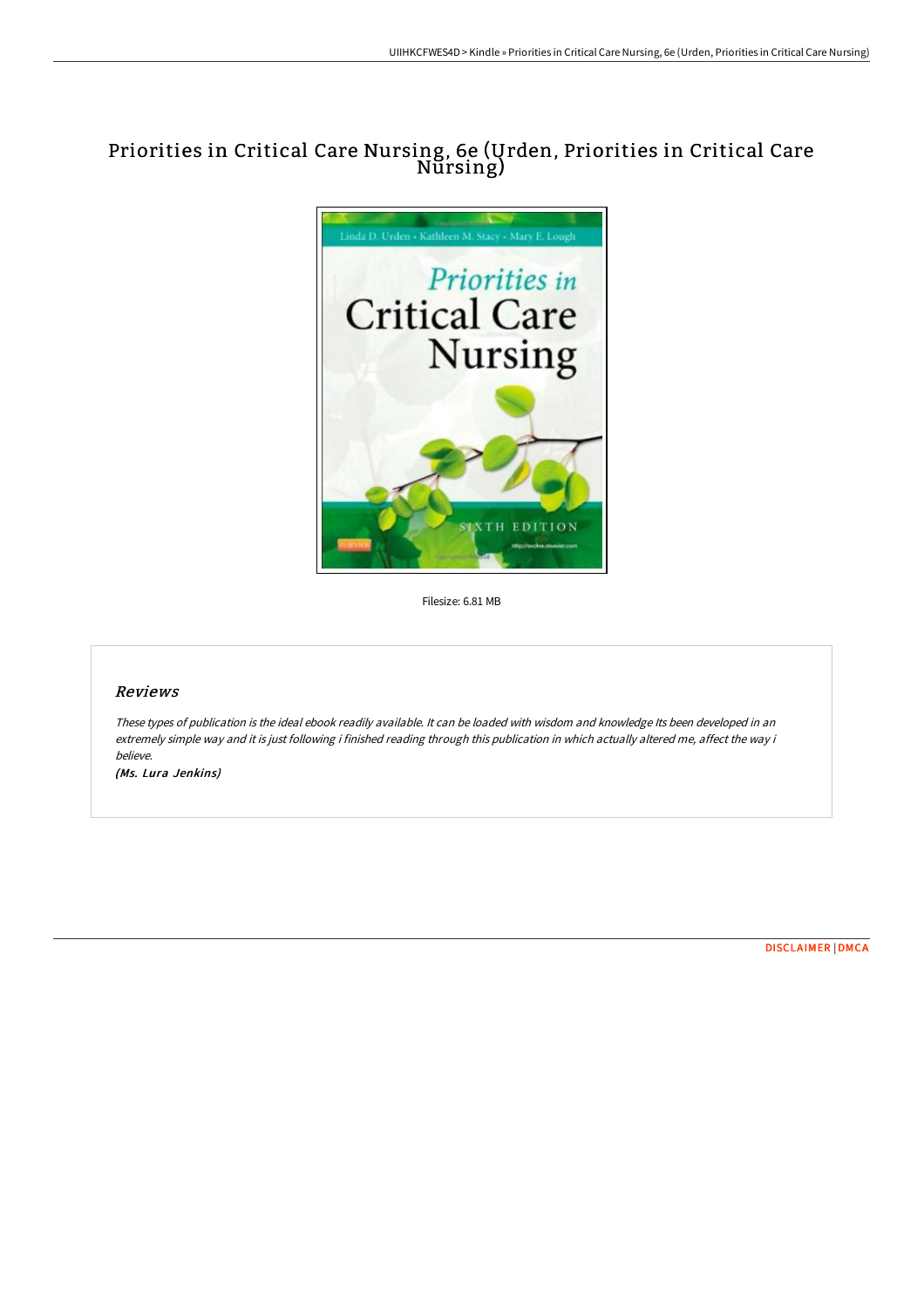#### PRIORITIES IN CRITICAL CARE NURSING, 6E (URDEN, PRIORITIES IN CRITICAL CARE NURSING)



To get Priorities in Critical Care Nursing, 6e (Urden, Priorities in Critical Care Nursing) PDF, remember to click the web link listed below and download the ebook or have access to additional information which are have conjunction with PRIORITIES IN CRITICAL CARE NURSING, 6E (URDEN, PRIORITIES IN CRITICAL CARE NURSING) book.

Mosby, 2011. Book Condition: New. Brand New, Unread Copy in Perfect Condition. A+ Customer Service! Summary: Priorities in Critical Care Nursing, 6th Edition is the perfect companion to any critical care course with its succinct coverage of all core critical care nursing topics. Using the latest, most authoritative research, this evidence-based resource helps you identify priorities to accurately and effectively manage patient care. Updated content spans the areas of medication, patient safety, patient education, nursing diagnosis, and collaborative management to fully prepare you for success in all aspects of critical care nursing. Evidence-based approach offers the most accurate and timely patient care recommendations based on the latest and most authoritative research, meta-analyses, and systematic reviews available. Patient Safety Priorities boxes in each therapeutic management chapter highlight important patient safety considerations. UNIQUE! Nursing Diagnosis Priorities boxes list the most urgent potential nursing diagnoses, with a page reference to the corresponding Nursing Management Plan. Nursing Management Plans provide you with a complete care plan for every Priority Diagnosis that includes the diagnosis, definition, defining characteristics, outcome criteria, nursing interventions, and rationales. Evidence-Based Collaborative Practice boxes summarize evidence-based recommendations for a variety of therapies. Collaborative Management boxes guide you through the management of a wide variety of disorders. Patient Education boxes list the concepts that must be taught to the patient and the family before discharge from the ICU. Concept maps help you understand common critical health conditions, including acute coronary syndrome, acute renal failure, ischemic stroke, and shock. NEW! Case studies with critical thinking questions test your understanding of key concepts and their practical applications. NEW! Priority Medication boxes give you a foundation in the pharmacology used most in critical care. UPDATED! New information on the management of the alcoholic patient and disorders resulting from alcoholism is added to chapter nine.

 $PDF$ Read [Priorities](http://www.bookdirs.com/priorities-in-critical-care-nursing-6e-urden-pri.html) in Critical Care Nursing, 6e (Urden, Priorities in Critical Care Nursing) Online A [Download](http://www.bookdirs.com/priorities-in-critical-care-nursing-6e-urden-pri.html) PDF Priorities in Critical Care Nursing, 6e (Urden, Priorities in Critical Care Nursing)